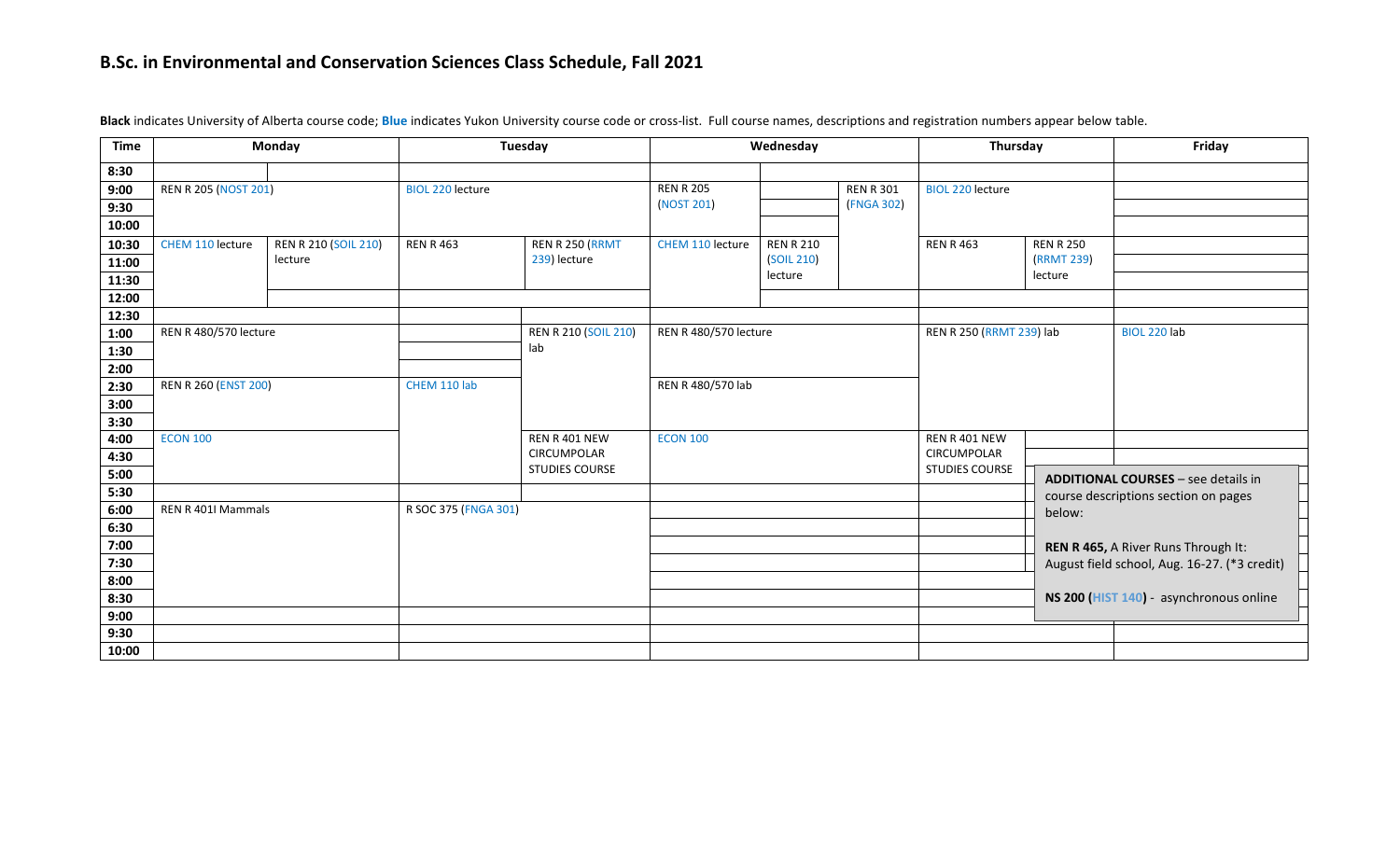**Bachelor of Science Courses:**

**Note that dual-registration is required for these courses, with on-line registration through Bear Tracks for University of Alberta (Class Number in RED), and online registration through Banner for Yukon University (course registration number, CRN, in BLUE) (contact Program Advisor for details).** 

### **NS 200 - Aboriginal Canada (cross-listed with YukonU HIST 140) (UA 53712; YU CRN 10050) Instructor:** V. Castillo

This course examines Yukon First Nations history, culture and governance. Topics covered include pre-contact cultures of Yukon, subsistence economies, social and political organizations, cultural expressions, and cultural protocols. First Nations' responses to colonialism within the context of major contact and post-contact events are analyzed. Particular emphasis is placed on the history of Yukon land claims and the emergence of First Nations self-governments. Students who have previously taken YukonU's HIST 140 for transfer credit to U of Alberta may not take NS 200 for credit. **Prerequisite:** Registration in the BSc ENCS Program.

### **REN R 205 - Wildlife Biodiversity and Ecology (cross-listed with YukonU NOST 201) (UA 40464; YU CRN 10163) Instructors:** L. Gray

A broad overview of the natural history of circumpolar northern regions. Students study the plants and animals of the North and their adaptations to the environments, and the forces that shape and have shaped the northern landscapes. Mandatory field activities. Additional fees: \$300. Students who have previously taken YukonU's NOST 201 for transfer credit to U of Alberta may not take REN R 205 for credit. NOTE: Bear Tracks lists a lab for this course in the UAlberta registration system – please disregard that (there is no lab in the Yukon offering). **Prerequisite:** Registration in the BSc ENCS program.

### **REN R 210 - Introduction to Soil Science and Soil Resources (cross-listed with YukonU SOIL 210) (UA 50764; YU CRN 10164) Instructor:** M. Samolczyk

Elementary aspects of soil formation, soil occurrence in natural landscapes, soil classification, soil resource inventory, basic morphological biological, chemical, and physical characteristics employed in the identification of soils and predictions of the performance in both managed and natural landscapes. **Students must also register in the mandatory lab section, REN R 210 Lab - Introduction to Soil Science**  Lab in the YukonU system (cross-listed with SOIL 210 Lab) (UA NA; YU CRN 10165). Students who have previously taken YukonU's SOIL 210 for transfer credit to U of Alberta may not take REN R 210 for credit. **Prerequisite:** Registration in the BSc ENCS Program. A university-level chemistry course is strongly recommended.

# **REN R 250 – Water Resource Management (cross-listed with YukonU RRMT 239) (UA 49666; YU CRN 10166) Instructor:** D. Otto

This is a two-component course intended to teach students habitat assessment techniques for freshwater ecosystems, as well as the basic elements of hydrology. Applied aspects of limnology are emphasized. Students study how water is distributed, moved and stored on a global scale followed by the study of processes at small scale. Students who have previously taken YukonU's RRMT 239 for transfer credit to U of Alberta may not take REN R 250 for credit. **Students must also register in RENR 250L – Water Resource Management Lab in the YukonU system (cross-listed with RRMT 239L) (UA**  NA; YU CRN 10167), mandatory lab component of REN R 250. Prerequisites: Registration in the BSc ENCS program and YukonU BIOL 101, UAlberta BIOL 108, or equivalent first-year biology course.

# **REN R 260 - History and Fundamentals of Environmental Conservation (cross-listed with YukonU ENST 200, formerly ENVS 200) (UA 40468; YU CRN 10049) Instructor:** D. Lyness

A philosophical investigation of the moral and conceptual dimensions of environmental problems. Topics to be examined include: the role of ethical theory, anthropocentric, ecocentric, and aesthetic foundations of environmental ethics, deep ecology, sustainability, the ethics of climate change, eco-activism, animal rights, cross-cultural and First Nations perspectives, legal perspectives, and applied ethics of northern issues. Students who have previously taken YukonU ENVS 200, ENVS 201, ENST 200, or ENST 201 for transfer credit to U of Alberta may not take REN R 260 for credit. **Prerequisite:**  Registration in the BSc ENCS program.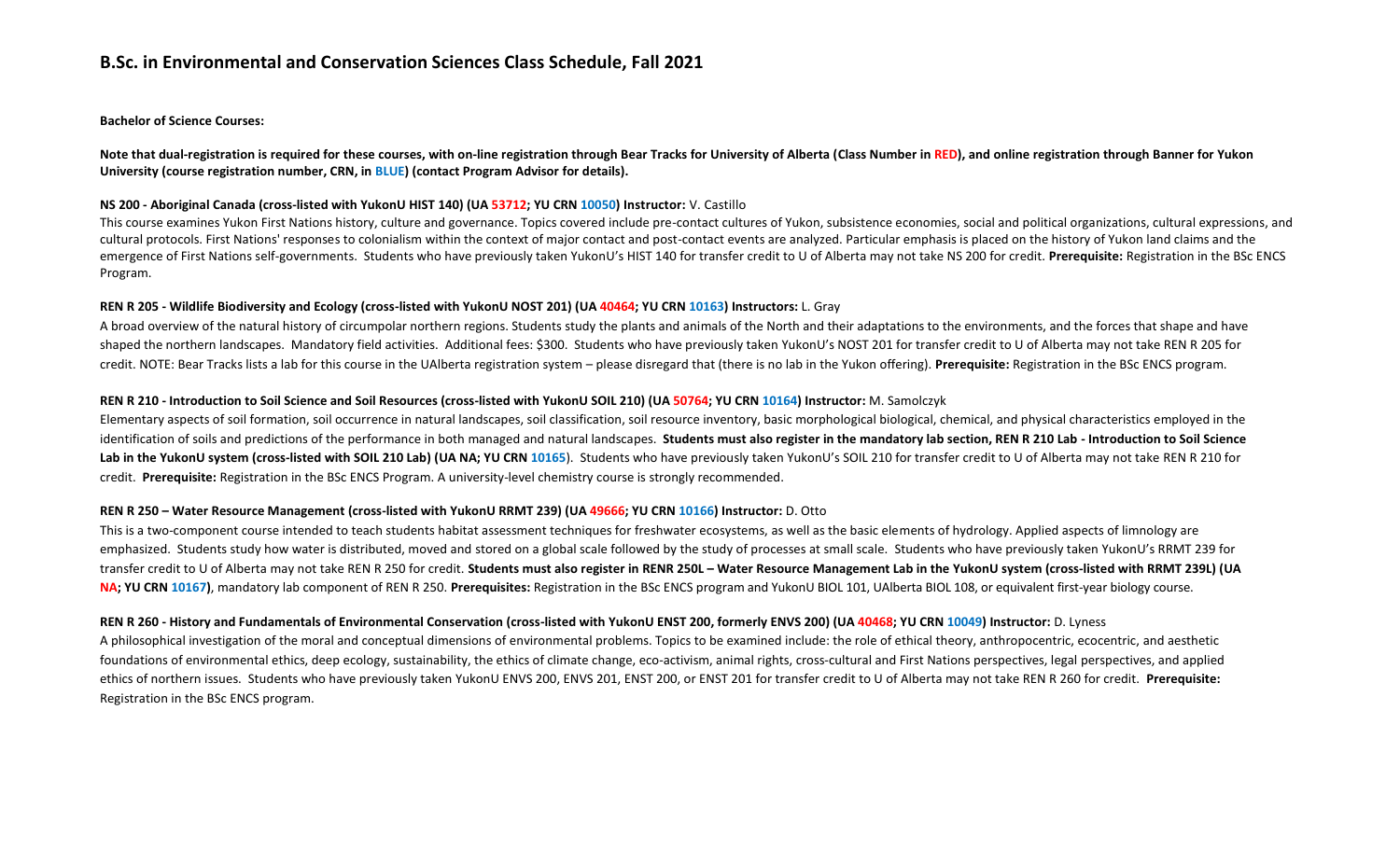#### **REN R 301 Topics in Renewable Resources – Power and Influence (cross-listed with YukonU FNGA 302) (UA 58026; YU CRN 10334) Instructor:** D. Landrie-Parker

This course is designed to provide an overview and understanding of the forces and sources of power and influence within Indigenous social, cultural, and political arenas. Power refers to the structurally determined potential for obtaining preferred outcomes. By using Intersectionality (the theory of how race, class, gender, sexuality intersect) as an analytical tool to capture and engage the contextual dynamics of power, this course will explore traditional and modern views of power and influence within Indigenous Nations. It will draw upon a method of 'two-eyed' seeing and utilize guest speakers to explore ideological perspectives and the lived experience of Indigenous Nations today and how decision-makers and policymakers may influence individuals or groups exercising power and influence. Sources of power and influence, personal agency and political ideology such as capitalism, activism, globalization, media and technology, legislation and case law and civil disobedience will be identified, and their impacts explored. Finally, this course will provide an understanding of how individuals, communities, citizenries, and Indigenous nations can build power and influence by using tangible and intangible resources. **Prerequisite:** Registration in the BSc ENCS program and permission of an ENCS Program Advisor. Please contact advisor for more details as space is limited.

### **REN R 401 Topics in Renewable Resources - Directed Study (UA TBD; YU CRN 10342)**

Directed study in the multiple aspects of renewable resources. Please contact an ENCS Program advisor for more information on registering in an Individual Study course. **Prerequisite:** Registration in the BSc ENCS program.

### **REN R 401 New Circumpolar Studies course in development (title and description to be added) (UA 51246; YU CRN 10170) Instructor:** P. McCarney

### **REN R 401I – Evolution and Ecology of Northern Mammals (UA 57560; YC CRN 10171) Instructor:** T. Jung

This course provides an overview of mammalogy, the study of mammals. Students will learn about 1) the evolution of mammals and their array of morphological, physiological, and behavioral adaptations, 2) current research and issues in mammal ecology and conservation, 3) methods used by researchers in the field of mammalogy, and 4) identification and enhanced understanding of mammals of northern Canada. Pre-requisite: YukonU BIOL 220, U of Alberta BIOL 208, or equivalent, or permission of an ENCS advisor, and registration in the BSc ENCS program.

# **REN R 463 – Biological Adaptation to Northern Environments (UA 52350; YU CRN 10172) Instructor:** K. Aitken

This course will provide an overview of the study of evolutionary processes in northern environments. Topics from evolutionary biology, such as natural selection and adaptation, will be applied to species living in boreal, arctic, and tundra environments. The course will cover the unique challenges faced by animals and plants in these environments, the ways in which they have adapted to deal with these conditions, and the potential effects of climate change on northern species. **Prerequisites:** Registration in the BSc ENCS program, and U of Alberta BIOL 208, YukonU BIOL 220 or an equivalent 2nd-year Ecology course (or permission of the instructor).

# **REN R 465 – "A River Runs Through It" Field School (UA TBD; YC CRN TBD) Instructors:** P. McCarney, G. Rivest

This course provides students from northern and southern locations opportunities to explore the natural and cultural history of the Yukon through experiential learning that incorporates interdisciplinary approaches to environmental, social and economic challenges in this region. The course is field-based, built around a canoe trip in central Yukon, on the Stewart and Yukon Rivers. In addition to the academic curriculum, students will gain substantial backcountry/canoe travel and team-work experience. Prerequisite: 3<sup>rd</sup> year university standing and registration in the BSc ENCS Program, and permission of the ENCS program advisor. Additional course fees of \$900 apply, in addition to tuition. Course runs Aug. 16-27, 2021, with additional reading assigned before the course start, and an assignment due afterwards. For more information, contact Gabriel Rivest: [rivest@ualberta.ca](mailto:rivest@ualberta.ca) and visi[t https://alesnorth.ualberta.ca/summer-field-school/.](https://alesnorth.ualberta.ca/summer-field-school/) Note that while the course runs in August, it is set up as a 3-credit fall registration.

#### **REN R 480 – Applied Statistics for Environmental Sciences (formerly Experimental Design and Data Analysis in Env Sciences) (UA 49120; YU CRN 10173) Instructor:** K. Aitken

Focuses on problem formulation, method selection, and interpretation of statistical analysis. Covers data management and data visualization, statistical tests for parametric, non-parametric and binomial data, linear and non-linear regression approaches. Participants will gain general statistical literacy and learn how to visualize and analyze data with open-source software packages. **Prerequisites:** Registration in the BSc